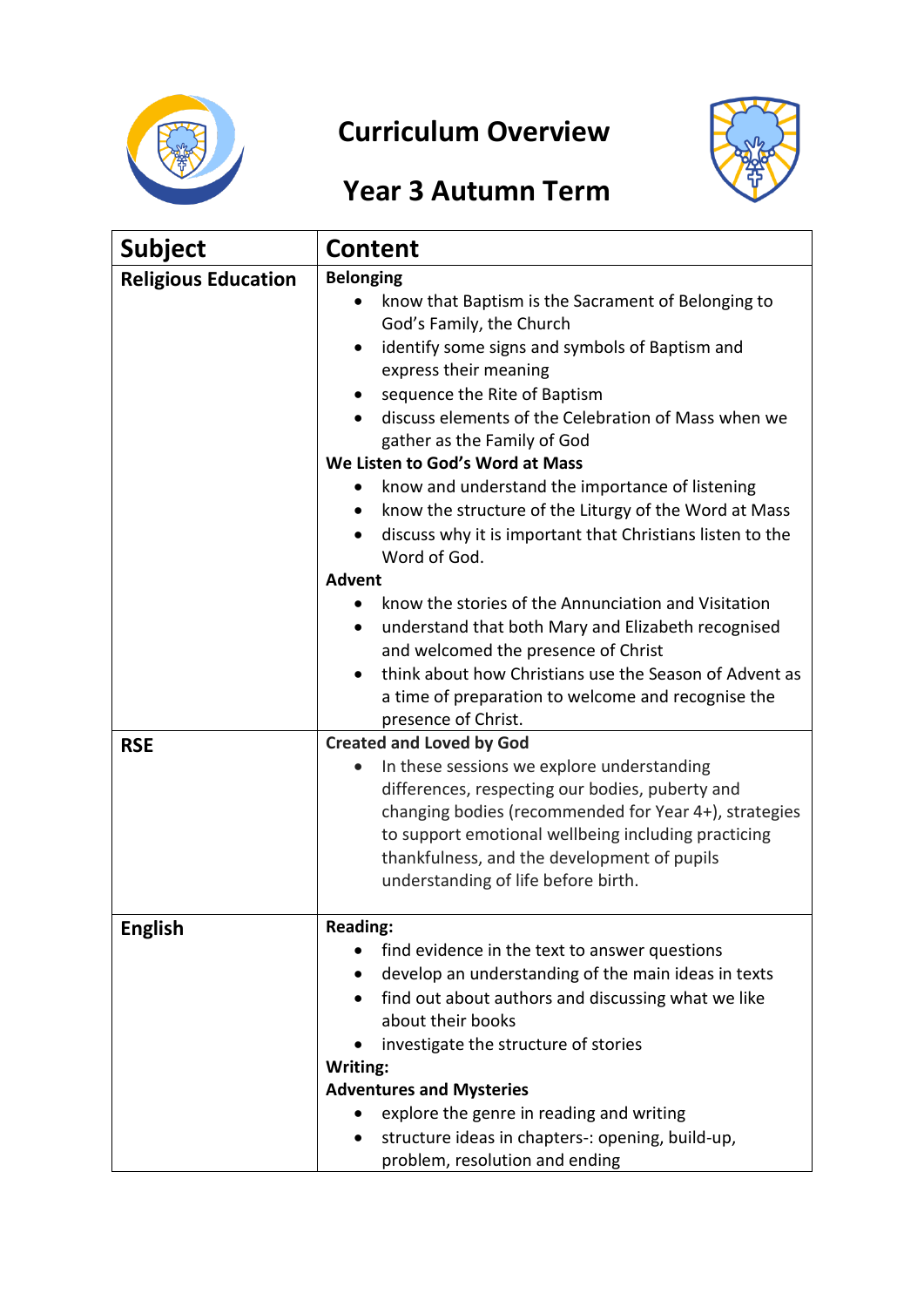|                    | begin to vary sentence structure to create effect<br>$\bullet$      |
|--------------------|---------------------------------------------------------------------|
|                    | Letter writing                                                      |
|                    | understand the format of a letter                                   |
|                    | know when to use the first person<br>$\bullet$                      |
|                    | write in structured paragraph chunks: explaining, main<br>$\bullet$ |
|                    | details, closing statement                                          |
|                    | <b>Non-chronological Reports</b>                                    |
|                    | plan using a mind map<br>$\bullet$                                  |
|                    | structure writing using: a question to introduce,<br>$\bullet$      |
|                    | subheadings, and labelled diagrams                                  |
|                    | write information clearly in the present tense                      |
|                    | Shape poems                                                         |
|                    | explore alliteration, simile, onomatopoeia and rhyme in             |
|                    | reading and writing poetry                                          |
|                    |                                                                     |
|                    | <b>Grammar, Punctuation and Spelling:</b>                           |
|                    | consolidate basic sentence punctuation including<br>$\bullet$       |
|                    | question marks and exclamation marks                                |
|                    | use capitals or new lines in poetry<br>$\bullet$                    |
|                    | understand the terms and functions of "verb",                       |
|                    | "adjective" and "preposition"                                       |
|                    | collect and find the meaning of similar verbs and<br>$\bullet$      |
|                    | adjectives                                                          |
|                    | experiment with the effects of powerful verbs and<br>$\bullet$      |
|                    | adjectives in writing                                               |
|                    | spell words with suffixes and prefixes, verbs ending<br>$\bullet$   |
|                    | with "ing", "le" words                                              |
|                    | consolidate handwriting joins<br>$\bullet$                          |
| <b>Mathematics</b> | <b>Place Value</b>                                                  |
|                    | identify, represent and estimate numbers using                      |
|                    | different representations                                           |
|                    | find 10 or 100 more or less than a given number                     |
|                    | recognise the place value of each digit in a three-digit            |
|                    | number (hundreds, tens, ones)                                       |
|                    | compare and order numbers up to 1000                                |
|                    | read and write numbers up to 1000 in numerals and in                |
|                    | words                                                               |
|                    | solve number problems and practical problems                        |
|                    | involving these ideas                                               |
|                    | count from 0 in multiples of 4, 8, 50 and 100<br>$\bullet$          |
|                    | <b>Addition and Subtraction</b>                                     |
|                    | add and subtract numbers mentally, including: a three-              |
|                    | digit number and ones; a three-digit number and tens;               |
|                    | a three digit number and hundreds                                   |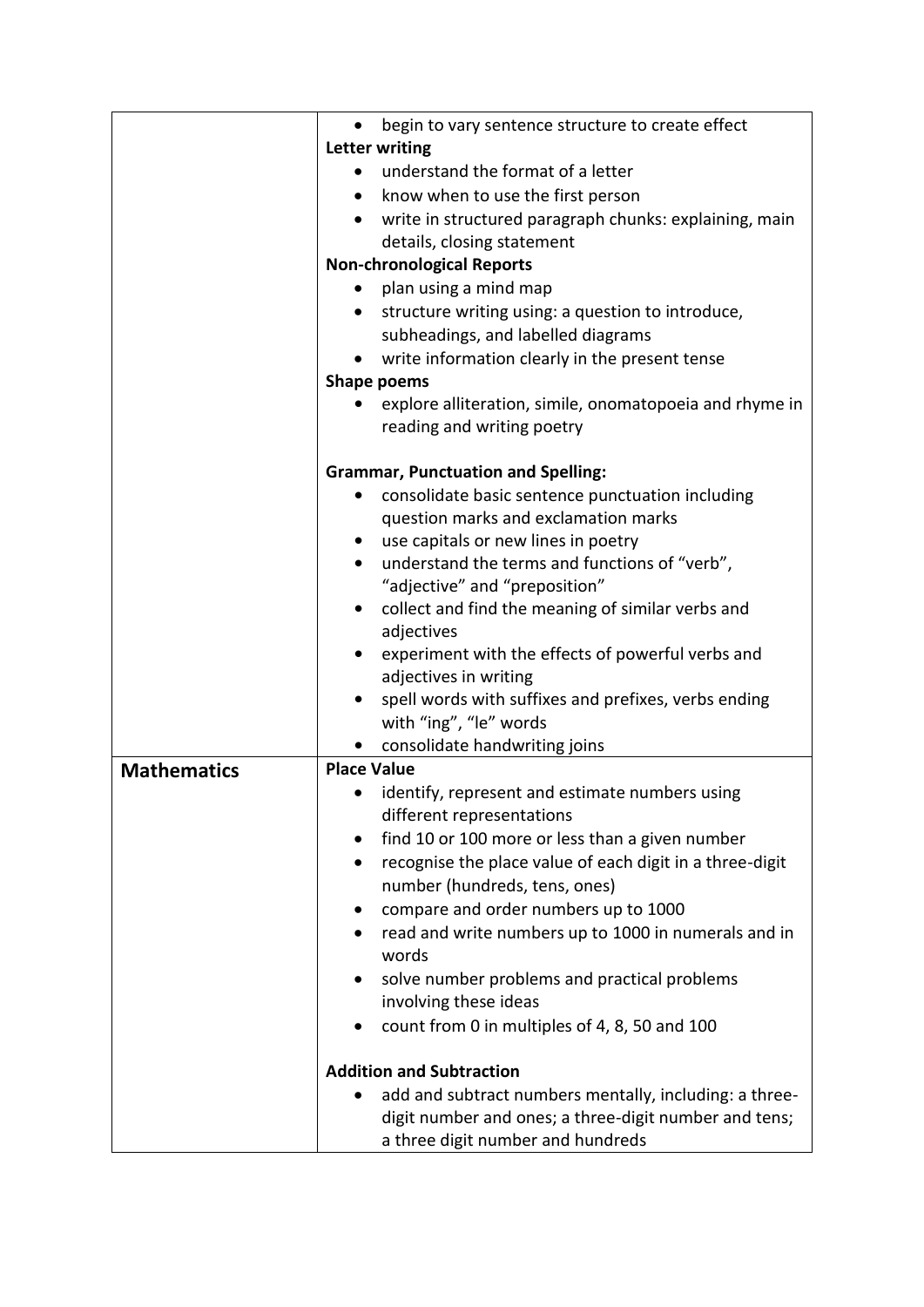|                  | add and subtract numbers with up to three digits, using<br>$\bullet$<br>formal written methods of columnar addition and<br>subtraction<br>estimate the answer to a calculation and use inverse<br>operations to check answers<br>solve problems, including missing number problems,<br>using number facts, place value, and more complex<br>addition and subtraction<br><b>Multiplication and Division</b><br>count from 0 in multiples of 4, 8, 50 and 100<br>recall and use multiplication and division facts for the<br>$\bullet$<br>3, 4 and 8 multiplication tables<br>Write and calculate mathematical statements for<br>$\bullet$<br>multiplication and division using the multiplication<br>tables they know, including for two-digit numbers<br>times one-digit numbers, using mental and progressing<br>to formal written methods<br>solve problems, including missing number problems,<br>$\bullet$<br>involving multiplication and division, including positive |
|------------------|-----------------------------------------------------------------------------------------------------------------------------------------------------------------------------------------------------------------------------------------------------------------------------------------------------------------------------------------------------------------------------------------------------------------------------------------------------------------------------------------------------------------------------------------------------------------------------------------------------------------------------------------------------------------------------------------------------------------------------------------------------------------------------------------------------------------------------------------------------------------------------------------------------------------------------------------------------------------------------|
|                  | integer scaling problems and correspondence problems<br>in which n objects are connected to m objectives                                                                                                                                                                                                                                                                                                                                                                                                                                                                                                                                                                                                                                                                                                                                                                                                                                                                    |
| <b>Chemistry</b> | <b>Rocks</b><br>compare and group rocks based on simple properties<br>learn how fossils are formed<br>investigate different types of soil<br>know that soils are made from rocks and organic<br>matter<br>set up investigations and record observations                                                                                                                                                                                                                                                                                                                                                                                                                                                                                                                                                                                                                                                                                                                     |
| <b>Biology</b>   | <b>Animals including humans</b>                                                                                                                                                                                                                                                                                                                                                                                                                                                                                                                                                                                                                                                                                                                                                                                                                                                                                                                                             |
|                  | know what animals and other living things need to stay<br>alive                                                                                                                                                                                                                                                                                                                                                                                                                                                                                                                                                                                                                                                                                                                                                                                                                                                                                                             |
|                  | compare the observable features of a range of animals<br>know that humans are animals and have some<br>common features<br>investigate the skeletons of different animals and<br>understand the purpose of bones<br>know that movement requires the action of muscles<br>identify that animals, including humans, need the right<br>$\bullet$<br>types and amount of nutrition, and that they cannot<br>make their own food; they get nutrition from what<br>they eat<br><b>Unit One: Coding</b>                                                                                                                                                                                                                                                                                                                                                                                                                                                                             |
| <b>Computing</b> | <b>Using Flowcharts</b>                                                                                                                                                                                                                                                                                                                                                                                                                                                                                                                                                                                                                                                                                                                                                                                                                                                                                                                                                     |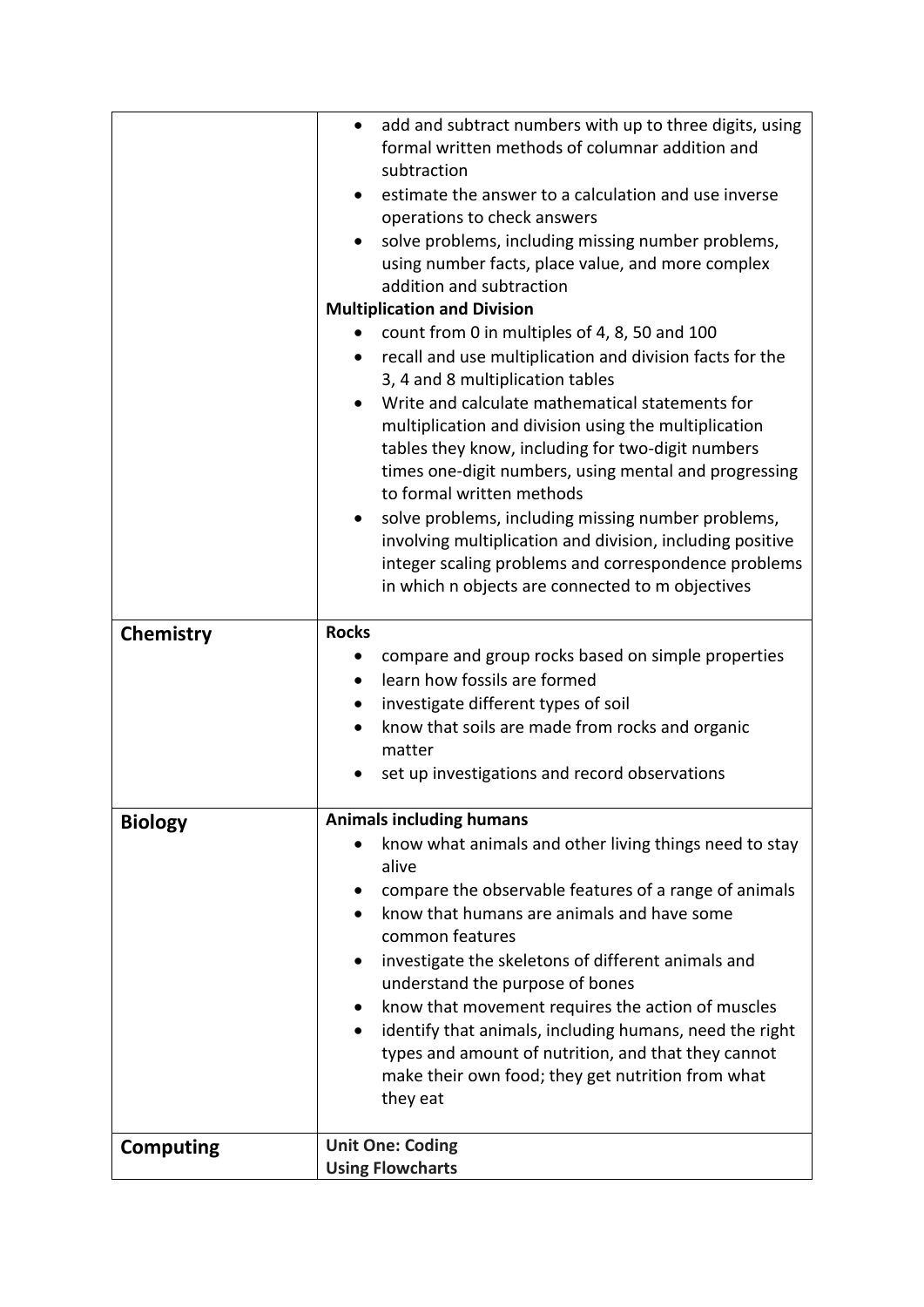| • Children can read and explain a flowchart                           |
|-----------------------------------------------------------------------|
| Children can use a flowchart to create a computer<br>$\bullet$        |
| program.                                                              |
| Children can create a computer program that uses click                |
| events and timers.                                                    |
| <b>Using Timers</b>                                                   |
| Children can create a program that uses a timer-after<br>$\bullet$    |
| command                                                               |
|                                                                       |
| Children can create a program that uses a timer-every                 |
| command                                                               |
| Children understand there can be different ways to                    |
| solve a problem.                                                      |
| <b>Using Repeat</b>                                                   |
| Children understand how the turtle object moves.<br>$\bullet$         |
| • Children can use the repeat command with an object.                 |
| Children can create a computer program that includes<br>$\bullet$     |
| use of the repeat command.                                            |
| <b>Code, Test and Debug</b>                                           |
| Children can create computer programs using prior<br>$\bullet$        |
| knowledge.                                                            |
| Children can run, test and debug their programs.                      |
| Children can consider nesting when debugging their<br>$\bullet$       |
| programs.                                                             |
| Design and Make an Interactive Scene                                  |
| Children can use the properties table to set the<br>$\bullet$         |
| properties of objects.                                                |
| Children can plan their scene and code before they<br>$\bullet$       |
| create their program.                                                 |
|                                                                       |
| Children can confidently make several different things                |
| happen in a program                                                   |
|                                                                       |
| <b>Unit Two: Online Safety</b>                                        |
| <b>Safety in Numbers</b>                                              |
| Children understand what makes a good password for                    |
| use on the Internet. Children are beginning to realise                |
| the outcomes of not keeping passwords safe.                           |
| Children can contribute to a concept map of all the<br>$\bullet$      |
| different ways they know that the Internet can help us                |
| to communicate.                                                       |
| Children have contributed to a class blog with clear and<br>$\bullet$ |
| appropriate messages.                                                 |
| Extension: Children understand that passwords help to                 |
| limit who can see personal / private / confidential                   |
| information.                                                          |
| <b>Fact or Fiction?</b>                                               |
| Children understand that some information held on                     |
|                                                                       |
| websites may not be accurate or true.                                 |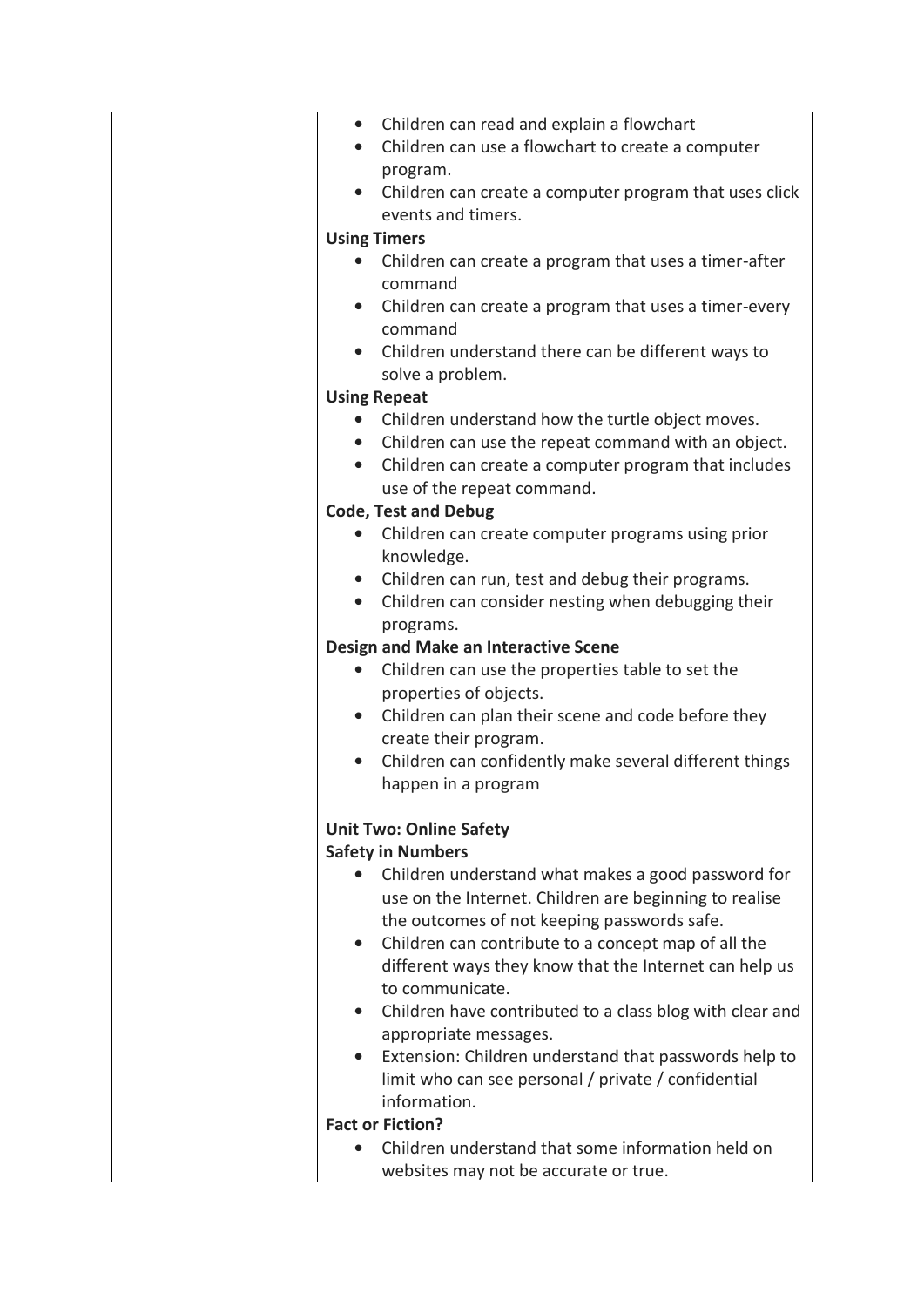| Children are beginning to understand how to search<br>$\bullet$     |
|---------------------------------------------------------------------|
| the Internet and how to think critically about the                  |
| results that are returned.                                          |
| Children have accessed and assessed a 'spoof' website.<br>$\bullet$ |
| Children have created their own 'spoof' webpage<br>$\bullet$        |
|                                                                     |
| mock-up.                                                            |
| Children have shared their 'spoof' web page on a class<br>$\bullet$ |
| display board.                                                      |
| Extension: Children evaluate facts from a website and               |
| explain how they fact checked the information that                  |
| was presented.                                                      |
| <b>Appropriate Content &amp; Ratings</b>                            |
| Children can identify some physical and emotional                   |
| effects of playing/watching inappropriate                           |
| content/games.                                                      |
| Children relate cyberbullying to bullying in the real-<br>$\bullet$ |
| world and have strategies for dealing with online                   |
|                                                                     |
| bullying including screenshot and reporting                         |
| <b>Unit Three: Spreadsheets</b>                                     |
| Creating Pie Charts and Bar Graphs<br>$\bullet$                     |
| • Children can create a table of data on a spreadsheet.             |
|                                                                     |
| Children can use a spreadsheet program to<br>$\bullet$              |
| automatically create charts and graphs from data.                   |
| Using more than and Spin Button Tools<br>$\bullet$                  |
| Children can use the 'more than', 'less than' and<br>$\bullet$      |
| 'equals' tools to compare different numbers and help                |
| to work out solutions to calculations.                              |
| Children can use the 'spin' tool to count through times             |
| tables.                                                             |
| <b>Advanced Mode and Cell Addresses</b>                             |
| Children can describe a cell location in a spreadsheet<br>$\bullet$ |
| using the notation of a letter for the column followed              |
| by a number for the row.                                            |
| Children can find specified locations in a spreadsheet              |
|                                                                     |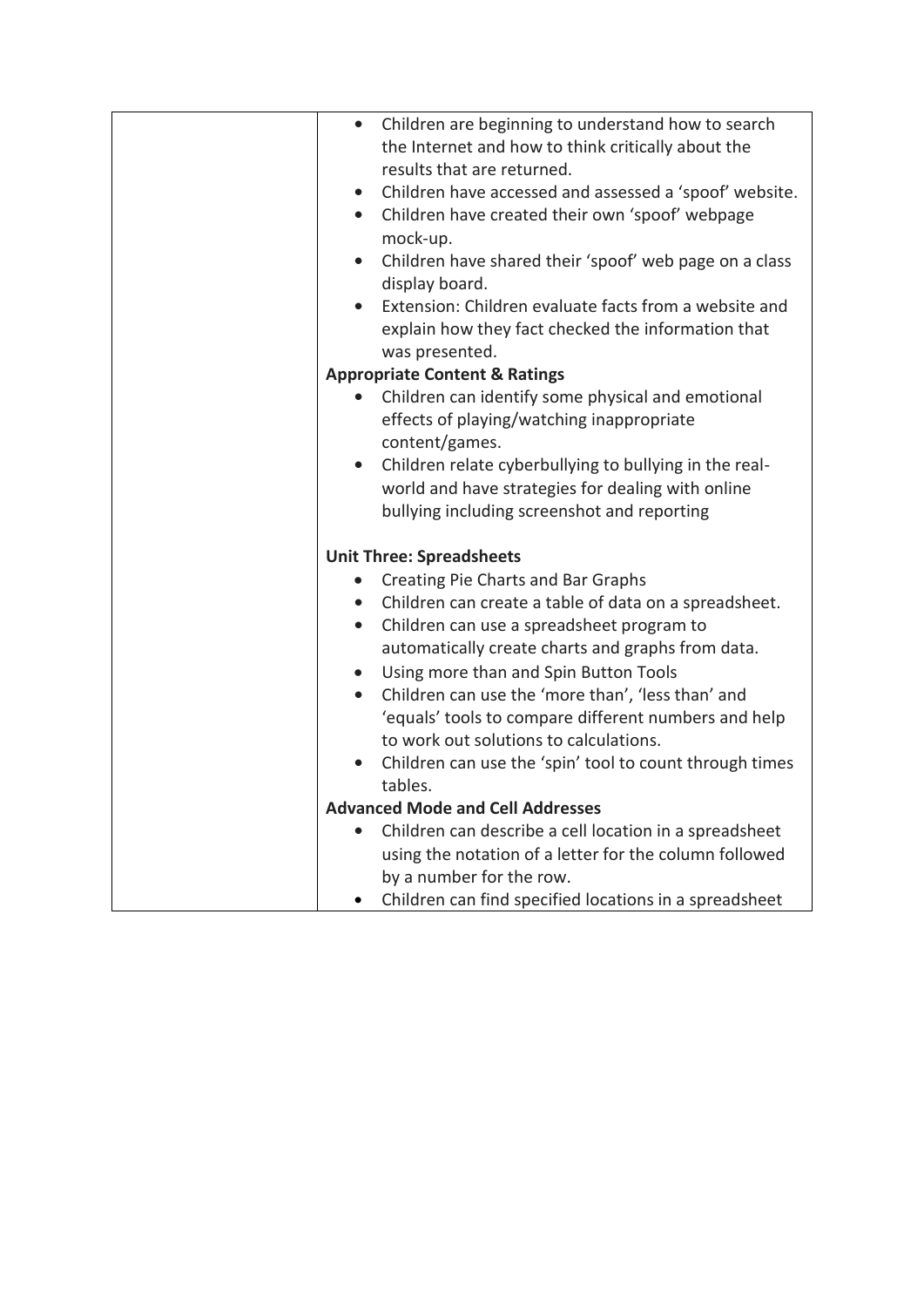## **Creative Curriculum:**

We deliver the following subjects through whole school topics and they are collectively referred to as the Creative Curriculum: Art and Design, Design Technology, Geography, History and Music.

Each term the whole school follow a topic theme with a particular focus on one of the Creative Curriculum subjects.

(See Creative Curriculum Two Year Cycle).

| <b>YEAR A</b><br><b>YEAR B</b><br><b>Autumn 1: Community</b><br><b>Autumn 1: Journeys</b><br>Main focus: Geography<br>Main focus: Geography<br>We will learn about the wider community<br>We will be taking a journey around the<br>countries of the UK and the seas around it.<br>of the UK and the seas around it.<br>identify the counties within the UK<br>identify the counties within the UK<br>$\bullet$<br>as well as major cities<br>as well as major cities<br>use basic geographical vocabulary<br>use basic geographical vocabulary<br>$\bullet$<br>such as cliff, ocean, valley,<br>such as cliff, ocean, valley,<br>vegetation, soil, mountain, port,<br>vegetation, soil, mountain, port,<br>harbour, factory, office.<br>harbour, factory, office.<br>use and interpret maps, globes and<br>use and interpret maps, globes and<br>$\bullet$<br>$\bullet$<br>atlases to locate countries and key<br>atlases to locate countries and key<br>features<br>features<br>use four figure grid references and<br>use four figure grid references and<br>the 8 points of a compass<br>the 8 points of a compass<br>know some physical and human<br>know some physical and human<br>features of the locality<br>features of the locality<br>begin to develop an awareness of<br>begin to develop an awareness of<br>how places relate each other<br>how places relate each other<br>Secondary Focus: History - begin to learn<br>Secondary focus History - begin to learn<br>about settlements in Stone Age Britain<br>about settlements in Stone Age Britain<br>place an historical period within a<br>place an historical period within a<br>chronological framework and<br>chronological framework and<br>identify similarities and differences<br>identify similarities and differences<br>between ways of life in different<br>between ways of life in different<br>periods<br>periods<br>use stories and other sources to<br>use stories and other sources to<br>understand key features of the<br>understand key features of the<br>period<br>period<br>understand how we find out about<br>understand how we find out about | (See Creative Curriculum Two Year Cycle). |  |
|-------------------------------------------------------------------------------------------------------------------------------------------------------------------------------------------------------------------------------------------------------------------------------------------------------------------------------------------------------------------------------------------------------------------------------------------------------------------------------------------------------------------------------------------------------------------------------------------------------------------------------------------------------------------------------------------------------------------------------------------------------------------------------------------------------------------------------------------------------------------------------------------------------------------------------------------------------------------------------------------------------------------------------------------------------------------------------------------------------------------------------------------------------------------------------------------------------------------------------------------------------------------------------------------------------------------------------------------------------------------------------------------------------------------------------------------------------------------------------------------------------------------------------------------------------------------------------------------------------------------------------------------------------------------------------------------------------------------------------------------------------------------------------------------------------------------------------------------------------------------------------------------------------------------------------------------------------------------------------------------------------------------------------------------------------------------------------------------------------------------------------------------|-------------------------------------------|--|
|                                                                                                                                                                                                                                                                                                                                                                                                                                                                                                                                                                                                                                                                                                                                                                                                                                                                                                                                                                                                                                                                                                                                                                                                                                                                                                                                                                                                                                                                                                                                                                                                                                                                                                                                                                                                                                                                                                                                                                                                                                                                                                                                           |                                           |  |
|                                                                                                                                                                                                                                                                                                                                                                                                                                                                                                                                                                                                                                                                                                                                                                                                                                                                                                                                                                                                                                                                                                                                                                                                                                                                                                                                                                                                                                                                                                                                                                                                                                                                                                                                                                                                                                                                                                                                                                                                                                                                                                                                           |                                           |  |
|                                                                                                                                                                                                                                                                                                                                                                                                                                                                                                                                                                                                                                                                                                                                                                                                                                                                                                                                                                                                                                                                                                                                                                                                                                                                                                                                                                                                                                                                                                                                                                                                                                                                                                                                                                                                                                                                                                                                                                                                                                                                                                                                           |                                           |  |
|                                                                                                                                                                                                                                                                                                                                                                                                                                                                                                                                                                                                                                                                                                                                                                                                                                                                                                                                                                                                                                                                                                                                                                                                                                                                                                                                                                                                                                                                                                                                                                                                                                                                                                                                                                                                                                                                                                                                                                                                                                                                                                                                           |                                           |  |
|                                                                                                                                                                                                                                                                                                                                                                                                                                                                                                                                                                                                                                                                                                                                                                                                                                                                                                                                                                                                                                                                                                                                                                                                                                                                                                                                                                                                                                                                                                                                                                                                                                                                                                                                                                                                                                                                                                                                                                                                                                                                                                                                           |                                           |  |
|                                                                                                                                                                                                                                                                                                                                                                                                                                                                                                                                                                                                                                                                                                                                                                                                                                                                                                                                                                                                                                                                                                                                                                                                                                                                                                                                                                                                                                                                                                                                                                                                                                                                                                                                                                                                                                                                                                                                                                                                                                                                                                                                           |                                           |  |
|                                                                                                                                                                                                                                                                                                                                                                                                                                                                                                                                                                                                                                                                                                                                                                                                                                                                                                                                                                                                                                                                                                                                                                                                                                                                                                                                                                                                                                                                                                                                                                                                                                                                                                                                                                                                                                                                                                                                                                                                                                                                                                                                           |                                           |  |
|                                                                                                                                                                                                                                                                                                                                                                                                                                                                                                                                                                                                                                                                                                                                                                                                                                                                                                                                                                                                                                                                                                                                                                                                                                                                                                                                                                                                                                                                                                                                                                                                                                                                                                                                                                                                                                                                                                                                                                                                                                                                                                                                           |                                           |  |
|                                                                                                                                                                                                                                                                                                                                                                                                                                                                                                                                                                                                                                                                                                                                                                                                                                                                                                                                                                                                                                                                                                                                                                                                                                                                                                                                                                                                                                                                                                                                                                                                                                                                                                                                                                                                                                                                                                                                                                                                                                                                                                                                           |                                           |  |
|                                                                                                                                                                                                                                                                                                                                                                                                                                                                                                                                                                                                                                                                                                                                                                                                                                                                                                                                                                                                                                                                                                                                                                                                                                                                                                                                                                                                                                                                                                                                                                                                                                                                                                                                                                                                                                                                                                                                                                                                                                                                                                                                           |                                           |  |
|                                                                                                                                                                                                                                                                                                                                                                                                                                                                                                                                                                                                                                                                                                                                                                                                                                                                                                                                                                                                                                                                                                                                                                                                                                                                                                                                                                                                                                                                                                                                                                                                                                                                                                                                                                                                                                                                                                                                                                                                                                                                                                                                           |                                           |  |
|                                                                                                                                                                                                                                                                                                                                                                                                                                                                                                                                                                                                                                                                                                                                                                                                                                                                                                                                                                                                                                                                                                                                                                                                                                                                                                                                                                                                                                                                                                                                                                                                                                                                                                                                                                                                                                                                                                                                                                                                                                                                                                                                           |                                           |  |
|                                                                                                                                                                                                                                                                                                                                                                                                                                                                                                                                                                                                                                                                                                                                                                                                                                                                                                                                                                                                                                                                                                                                                                                                                                                                                                                                                                                                                                                                                                                                                                                                                                                                                                                                                                                                                                                                                                                                                                                                                                                                                                                                           |                                           |  |
|                                                                                                                                                                                                                                                                                                                                                                                                                                                                                                                                                                                                                                                                                                                                                                                                                                                                                                                                                                                                                                                                                                                                                                                                                                                                                                                                                                                                                                                                                                                                                                                                                                                                                                                                                                                                                                                                                                                                                                                                                                                                                                                                           |                                           |  |
|                                                                                                                                                                                                                                                                                                                                                                                                                                                                                                                                                                                                                                                                                                                                                                                                                                                                                                                                                                                                                                                                                                                                                                                                                                                                                                                                                                                                                                                                                                                                                                                                                                                                                                                                                                                                                                                                                                                                                                                                                                                                                                                                           |                                           |  |
|                                                                                                                                                                                                                                                                                                                                                                                                                                                                                                                                                                                                                                                                                                                                                                                                                                                                                                                                                                                                                                                                                                                                                                                                                                                                                                                                                                                                                                                                                                                                                                                                                                                                                                                                                                                                                                                                                                                                                                                                                                                                                                                                           |                                           |  |
|                                                                                                                                                                                                                                                                                                                                                                                                                                                                                                                                                                                                                                                                                                                                                                                                                                                                                                                                                                                                                                                                                                                                                                                                                                                                                                                                                                                                                                                                                                                                                                                                                                                                                                                                                                                                                                                                                                                                                                                                                                                                                                                                           |                                           |  |
|                                                                                                                                                                                                                                                                                                                                                                                                                                                                                                                                                                                                                                                                                                                                                                                                                                                                                                                                                                                                                                                                                                                                                                                                                                                                                                                                                                                                                                                                                                                                                                                                                                                                                                                                                                                                                                                                                                                                                                                                                                                                                                                                           |                                           |  |
|                                                                                                                                                                                                                                                                                                                                                                                                                                                                                                                                                                                                                                                                                                                                                                                                                                                                                                                                                                                                                                                                                                                                                                                                                                                                                                                                                                                                                                                                                                                                                                                                                                                                                                                                                                                                                                                                                                                                                                                                                                                                                                                                           |                                           |  |
| the past<br>the past<br>use historical words and phrases to<br>use historical words and phrases to<br>describe the passing of time<br>describe the passing of time<br>record in a variety of ways<br>record in a variety of ways                                                                                                                                                                                                                                                                                                                                                                                                                                                                                                                                                                                                                                                                                                                                                                                                                                                                                                                                                                                                                                                                                                                                                                                                                                                                                                                                                                                                                                                                                                                                                                                                                                                                                                                                                                                                                                                                                                          |                                           |  |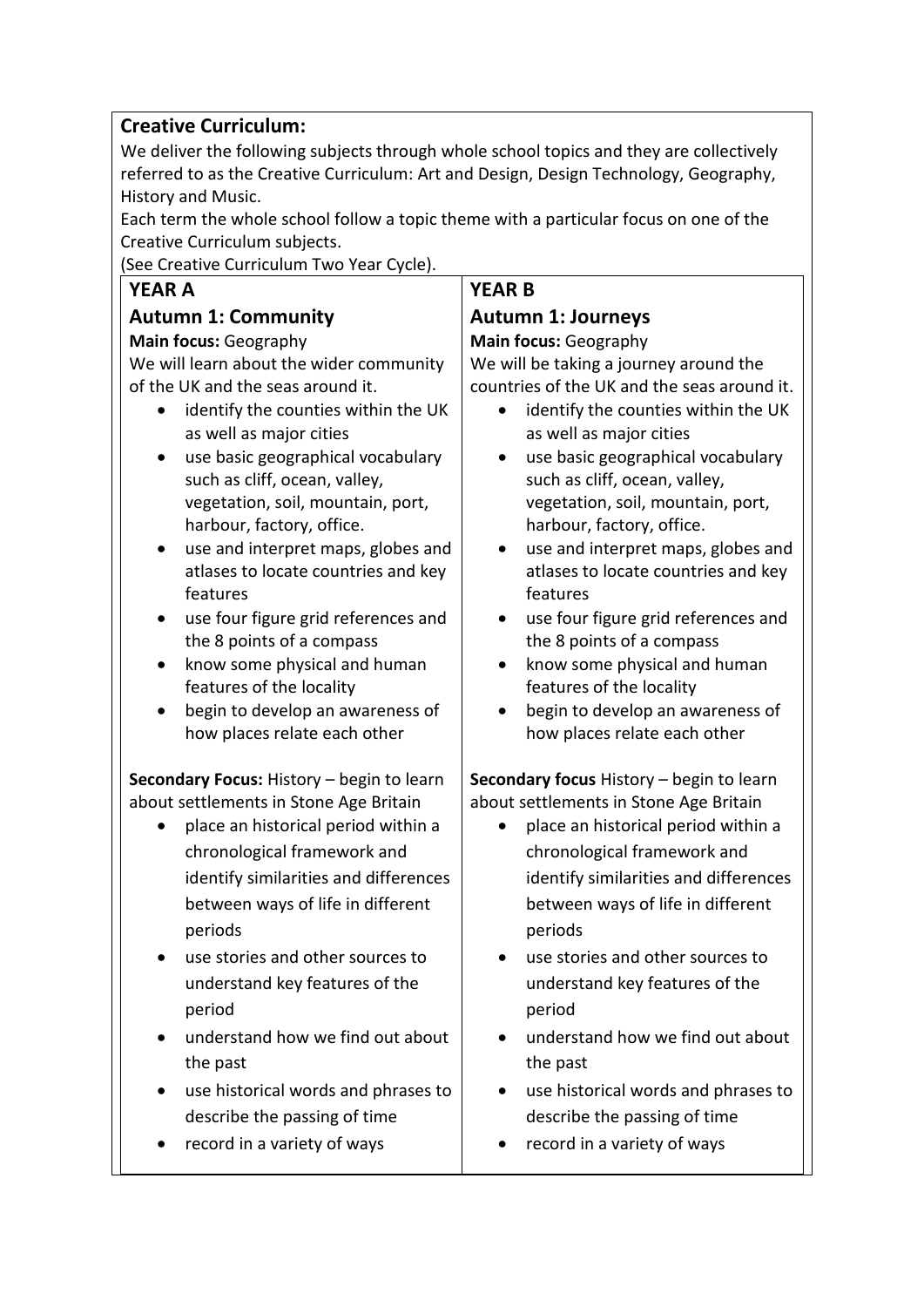| Year A                                                                                                                                                                                                                                                                                                                                        |                                       | <b>Year B</b>                                                                                                                                                                                                                                                                                                                                                                   |
|-----------------------------------------------------------------------------------------------------------------------------------------------------------------------------------------------------------------------------------------------------------------------------------------------------------------------------------------------|---------------------------------------|---------------------------------------------------------------------------------------------------------------------------------------------------------------------------------------------------------------------------------------------------------------------------------------------------------------------------------------------------------------------------------|
|                                                                                                                                                                                                                                                                                                                                               |                                       |                                                                                                                                                                                                                                                                                                                                                                                 |
| <b>Autumn 2: Celebrations</b>                                                                                                                                                                                                                                                                                                                 |                                       | <b>Autumn 2: Memories</b>                                                                                                                                                                                                                                                                                                                                                       |
| Main focus: Art and Design<br>We will be exploring portraits created to                                                                                                                                                                                                                                                                       |                                       | Main focus: Art and Design<br>We will be exploring how memories and                                                                                                                                                                                                                                                                                                             |
| celebrate and commemorate the lives of                                                                                                                                                                                                                                                                                                        |                                       | stories are passed on from generation to                                                                                                                                                                                                                                                                                                                                        |
| people. We will find out how the                                                                                                                                                                                                                                                                                                              |                                       | generation, through art. The children will                                                                                                                                                                                                                                                                                                                                      |
| positioning of people in a picture gives                                                                                                                                                                                                                                                                                                      |                                       | explore collage as a medium.                                                                                                                                                                                                                                                                                                                                                    |
| clues about their relationship to each                                                                                                                                                                                                                                                                                                        |                                       |                                                                                                                                                                                                                                                                                                                                                                                 |
| other.                                                                                                                                                                                                                                                                                                                                        |                                       |                                                                                                                                                                                                                                                                                                                                                                                 |
| use a sketchbook for recording<br>۰<br>observations, for experimenting<br>with techniques or planning out<br>ideas<br>investigate size and proportion in<br>$\bullet$<br>the human form<br>experiment with different<br>$\bullet$<br>materials to create a range of<br>effects<br>investigate colours including<br>complementary and contrast |                                       | use a sketchbook for recording<br>observations, for experimenting<br>with techniques or planning out<br>ideas.<br>experiment with different<br>٠<br>materials to create a range of<br>effects and use these techniques in<br>the completed piece of work<br>investigate colour effects and<br>layering for texture<br>explain what he/she likes or<br>dislikes about their work |
| explain what he/she likes or<br>$\bullet$                                                                                                                                                                                                                                                                                                     |                                       |                                                                                                                                                                                                                                                                                                                                                                                 |
| dislikes about their work                                                                                                                                                                                                                                                                                                                     |                                       | know about some of collage artists<br>and describe their work                                                                                                                                                                                                                                                                                                                   |
| know about some of portrait<br>$\bullet$<br>artists and describe their work                                                                                                                                                                                                                                                                   |                                       |                                                                                                                                                                                                                                                                                                                                                                                 |
| <b>Physical Education</b>                                                                                                                                                                                                                                                                                                                     | <b>Gymnastics</b>                     |                                                                                                                                                                                                                                                                                                                                                                                 |
|                                                                                                                                                                                                                                                                                                                                               | <b>Learning Outcomes</b>              |                                                                                                                                                                                                                                                                                                                                                                                 |
|                                                                                                                                                                                                                                                                                                                                               |                                       | To be able to perform some basic jumps.<br>To demonstrate shapes whilst in the air.<br>To develop knowledge of 'take off'.<br>To develop knowledge of 'landing'.<br>To change direction whilst jumping.                                                                                                                                                                         |
|                                                                                                                                                                                                                                                                                                                                               | <b>Dance</b>                          |                                                                                                                                                                                                                                                                                                                                                                                 |
|                                                                                                                                                                                                                                                                                                                                               | <b>Learning Outcomes:</b>             |                                                                                                                                                                                                                                                                                                                                                                                 |
|                                                                                                                                                                                                                                                                                                                                               |                                       |                                                                                                                                                                                                                                                                                                                                                                                 |
|                                                                                                                                                                                                                                                                                                                                               |                                       | Able to demonstrate force and tension dynamics.                                                                                                                                                                                                                                                                                                                                 |
|                                                                                                                                                                                                                                                                                                                                               |                                       | Able to demonstrate connecting body part actions.                                                                                                                                                                                                                                                                                                                               |
|                                                                                                                                                                                                                                                                                                                                               |                                       | Able to develop relationships - away / towards.                                                                                                                                                                                                                                                                                                                                 |
|                                                                                                                                                                                                                                                                                                                                               |                                       | Able to develop relationships - contact work.                                                                                                                                                                                                                                                                                                                                   |
|                                                                                                                                                                                                                                                                                                                                               |                                       | Able to show acceleration in speed.                                                                                                                                                                                                                                                                                                                                             |
|                                                                                                                                                                                                                                                                                                                                               |                                       |                                                                                                                                                                                                                                                                                                                                                                                 |
|                                                                                                                                                                                                                                                                                                                                               | Swimming<br><b>Learning Outcomes:</b> |                                                                                                                                                                                                                                                                                                                                                                                 |
|                                                                                                                                                                                                                                                                                                                                               |                                       |                                                                                                                                                                                                                                                                                                                                                                                 |
|                                                                                                                                                                                                                                                                                                                                               |                                       | To perform correct front crawl arm action.                                                                                                                                                                                                                                                                                                                                      |